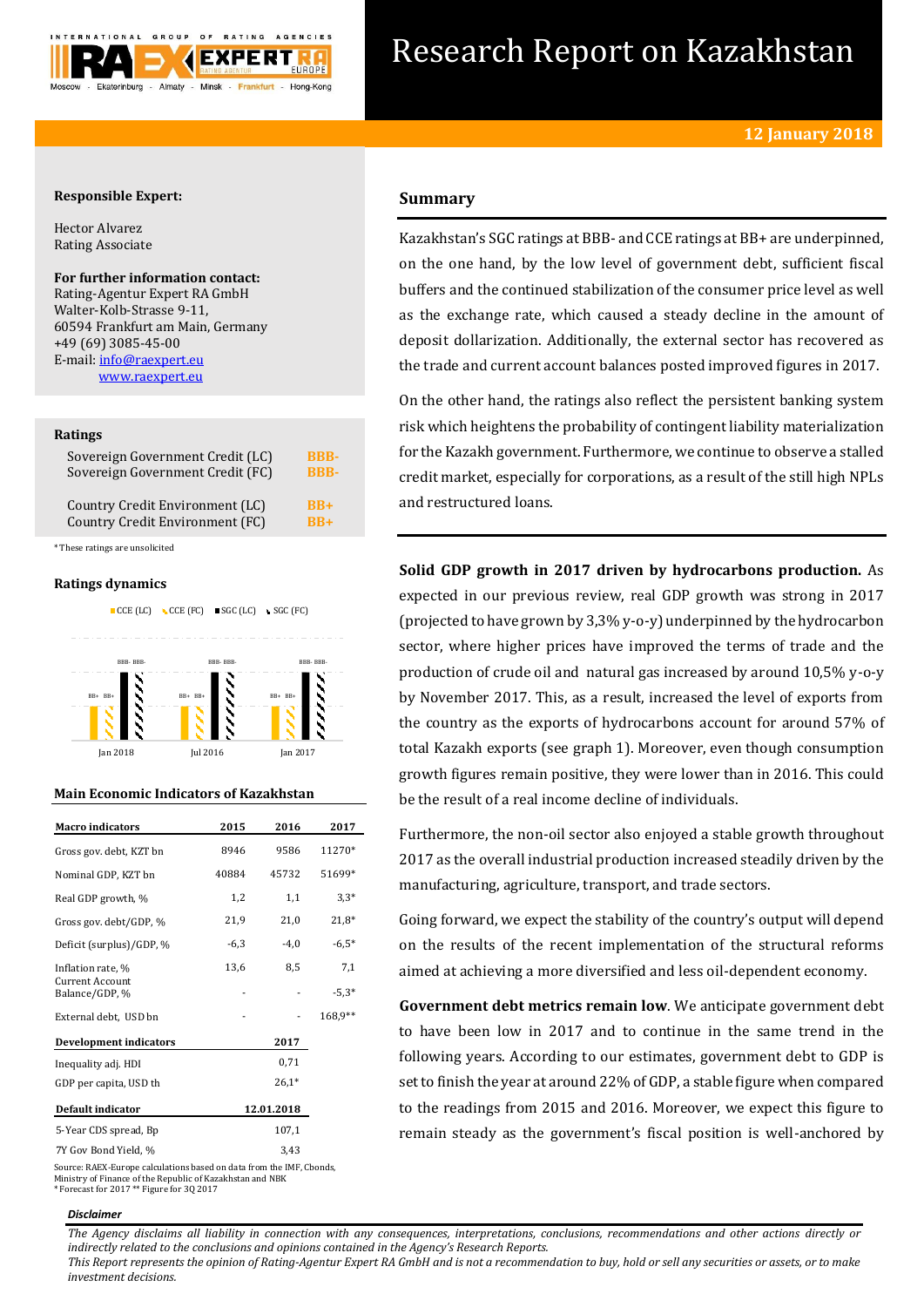

**Graph 1:** Industrial production, exports and real GDP, y-o-y growth



Source: RAEX-Europe calculations based on data from the IMF, NBK and the National Statistics Office

**Graph 2:** Base rate vs Inflation rate



Source: RAEX-Europe calculations based on data from the IMF and NBK

financial buffers from the National Fund of the Republic of Kazakhstan (NFRK) and the authorities continue its efforts to consolidate the budget.

In regard to the debt structure, short-term debt was low at 0,3% of GDP and around 1% of total debt by 3Q 2017. Moreover, the external debt of the government as a percentage of total debt decreased to about 46,5% where 53% of the total government external debt was issued by international financial institutions.

**Effective monetary policy and exchange rate regime**. The new inflation-targeting monetary policy, coupled with the free-float exchange rate regime continues to show effectiveness according to the reported figures. We have observed sustained and consistent stability in both the inflation rate and the exchange rate, which has resulted in lower levels of deposit dollarization.

Along 2017, the average exchange rate was 326,2 KZT per USD and showed very low volatility as compared to previous periods. This has been favorable for the local currency as it has increased people's confidence in the KZT. Evidence of this can be seen in lower levels of deposits in foreign currency which stood at 48% by November 2017 as compared to 56% a year before. Besides this, the recent slight appreciation of the KZT/USD was due to improving oil prices towards year-end 2017.

The inflation growth in the economy has also been stable and in a downward trend and within the NBK target (between 6% and 8%) for 2017 when inflation grew by 7,1% y-o-y by year-end. As a result of the declining trajectory of the price level, the NBK decided to trim its base rate by 25 b.p. to 10,25% in August 2017 (see graph 2). Even though energy prices have hiked, the declining level of inflation can be partly explained by lower consumption as a result of lower real wages of individuals. Due to the latter, we could expect lower levels of inflation going forward which may cause additional easing by the NBK in order to maintain inflation in its newly introduced target for 2018 (between 5% and 7%).

**Fiscal metrics expected to recover in 2018 after wide deficit posted in 2017**. By 3Q 2017 government expenditures had a substantial hike of 11,2% y-o-y, in contrast, the increase in revenues was only 8,2% y-o-y. These dynamics were driven by the supportive policy of the government as most of the increase in expenditures is connected with the implementation of the Nurly Zhol program and capital injection in the banking system. Moreover, expenditures of the NFRK in the form of transfers increased by about 94% in the same period.

Thus, we expect the fiscal deficit to have posted a figure of around 6,5% of GDP in 2017, as previously anticipated (see graph 3). Even though the

## *Disclaimer*

*The Agency disclaims all liability in connection with any consequences, interpretations, conclusions, recommendations and other actions directly or indirectly related to the conclusions and opinions contained in the Agency's Research Reports.*

*This Report represents the opinion of Rating-Agentur Expert RA GmbH and is not a recommendation to buy, hold or sell any securities or assets, or to make investment decisions.*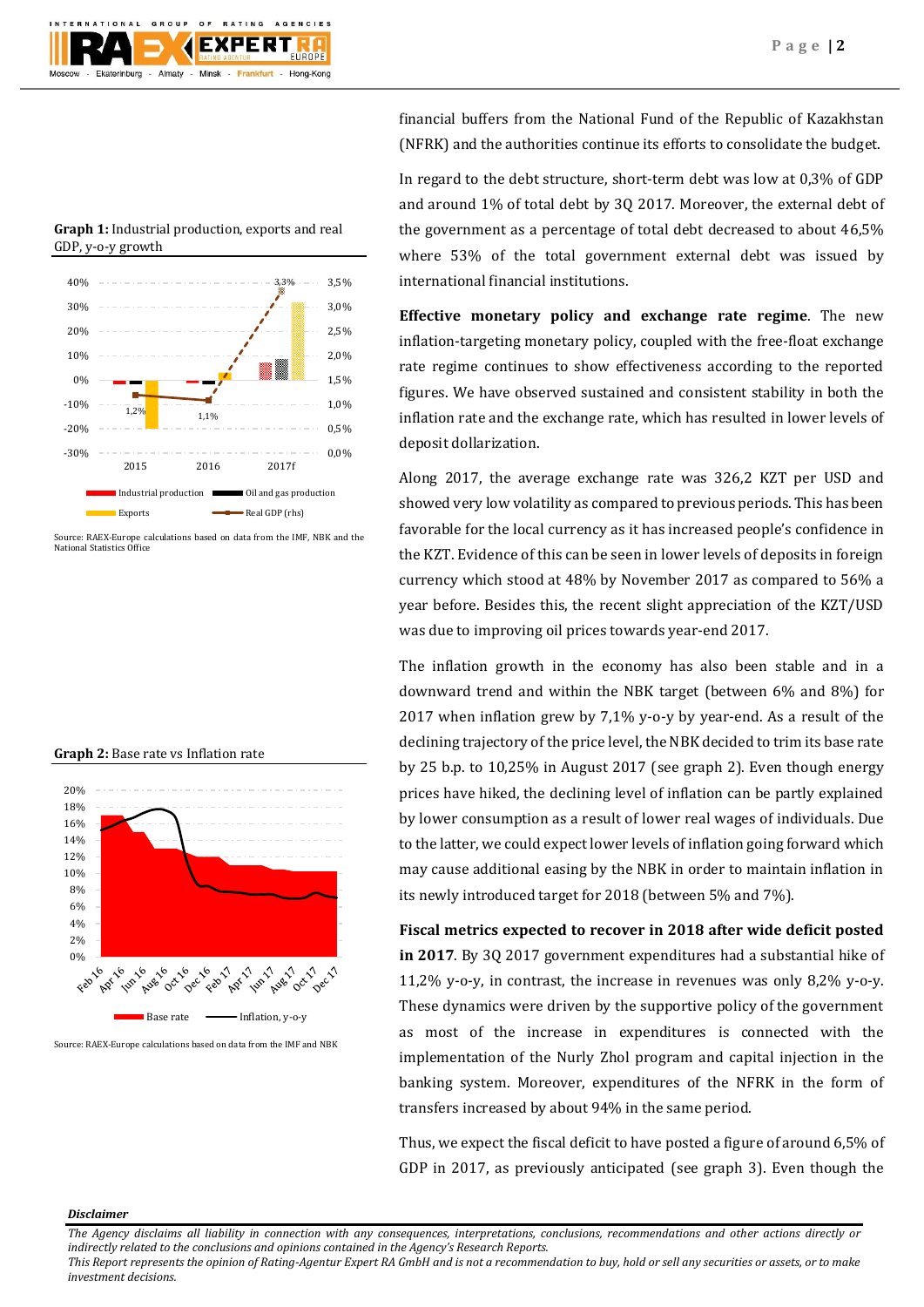

**Graph 3:** Public finances, % of GDP



Source: RAEX-Europe calculations based on data from the IMF

## **Graph 4:** Structure of external debt as of 3Q 2017



Source: RAEX-Europe calculations based on data from the NBK

government has made strides to reduce the budget dependence on oil, the non-oil deficit is expected to have also widened in 2017.

However, we expect the authorities to further reduce the use of funds from the NFRK going forward as a result of the introduction of rules<sup>1</sup> that will aim at maintaining strong buffers and reducing dependence on oil, ultimately stabilizing transfers from the NFRK.

**External sector recovered in 2017**. Exports grew at an average of 31,8% y-o-y in the first 3Q 2017 propelled by strong industry production and increased activity with its main trading partners. In contrast, imports grew by only 16% in average over the same period. As a result, we expect the trade surplus to have widened up to around 6,8% of GDP in 2017 and the current account deficit to narrow slightly to about 5% of GDP despite the increase on primary income payments along the year. Going forward, we expect the same trends to continue and, thus, the current account and trade balances to present favorable figures.

The structure of the gross external debt remained practically unchanged where around 88% of the total gross external debt is owned by the private sector in the form of loan, securities and intercompany lending, among others (see graph 4). We project that by year-end 2017, the level gross external debt was around 110% of GDP, which would represent a 10p.p. reduction from a year before in part due to the stability of the exchange rate. Moreover, the net international investment position (NIIP) declined further and stood at USD -51,1 bn as of 3Q 2017; however, we project it to have declined to around 34% of GDP in 2017, 3p.p. lower than a year before.

The level of international reserves has slightly declined towards end-2017 after the spike in July due to conversion operations from transfers of the NFRK. However, they remain quite high at USD 31 bn as of November 2017 covering FX-denominated debt by 2x and gross government debt by 1x.

**The banking sector remains fragile**. Despite persisting adequate official capitalization metrics, the official NPLs to total loans ratio was as high as 12,7% as of 3Q 2017 after having decreased substantially in 2016. However, the actual figure of troubled loans is higher when considering restructured loans and NPLs from SPVs. In this sense, we expect the authorities to continue to inject funds in order to improve the system. Furthermore, profitability in the sector was negative for the first time since the aftermath of the 2008 financial crisis posting a ROA of -0,4% (see graph 5). In our view, the aforementioned metrics reflect the increasing

## *Disclaimer*

 $\overline{a}$ 

*The Agency disclaims all liability in connection with any consequences, interpretations, conclusions, recommendations and other actions directly or indirectly related to the conclusions and opinions contained in the Agency's Research Reports.*

*This Report represents the opinion of Rating-Agentur Expert RA GmbH and is not a recommendation to buy, hold or sell any securities or assets, or to make investment decisions.*

<sup>1</sup> See our previous Research Report for a short description of the mentioned rules. Research report on Kazakhstan from 14 July 2017 [\(https://raexpert.eu/reports/Research\\_report\\_Kazakhstan\\_14.07.2017.pdf\)](https://raexpert.eu/reports/Research_report_Kazakhstan_14.07.2017.pdf).